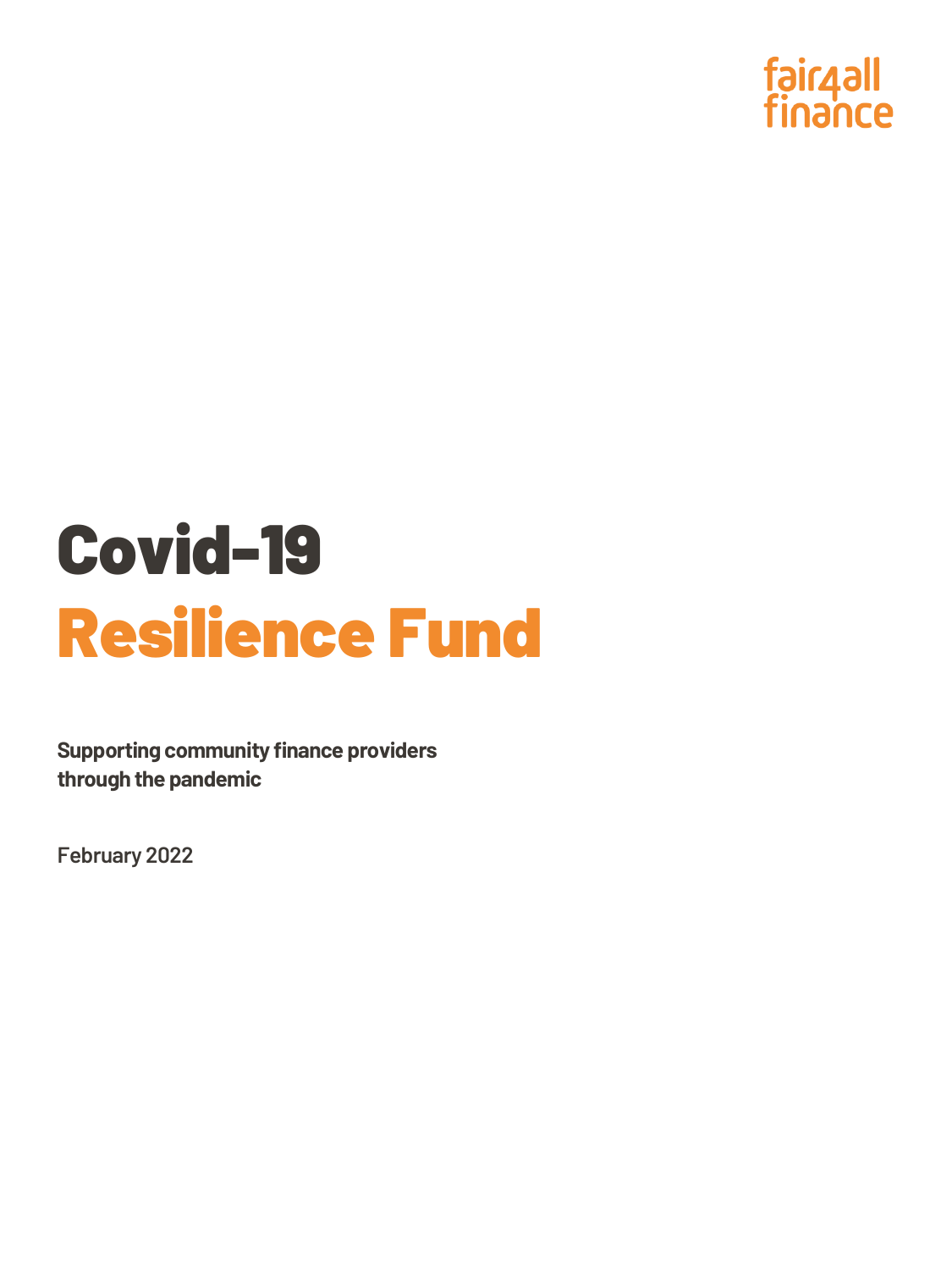# Contents



| <b>Executive summary</b>            | $\overline{3}$ |
|-------------------------------------|----------------|
| <b>Introduction</b>                 | 4              |
| <b>Headline performance</b>         | 5              |
| <b>Innovations and improvements</b> | 6              |
| <b>Customer impact</b>              | 7              |
| <b>Lessons learned</b>              | 8              |
| <b>Market snapshot</b>              | 9              |
| <b>Next steps</b>                   | 10             |
| <b>Final words</b>                  | 11             |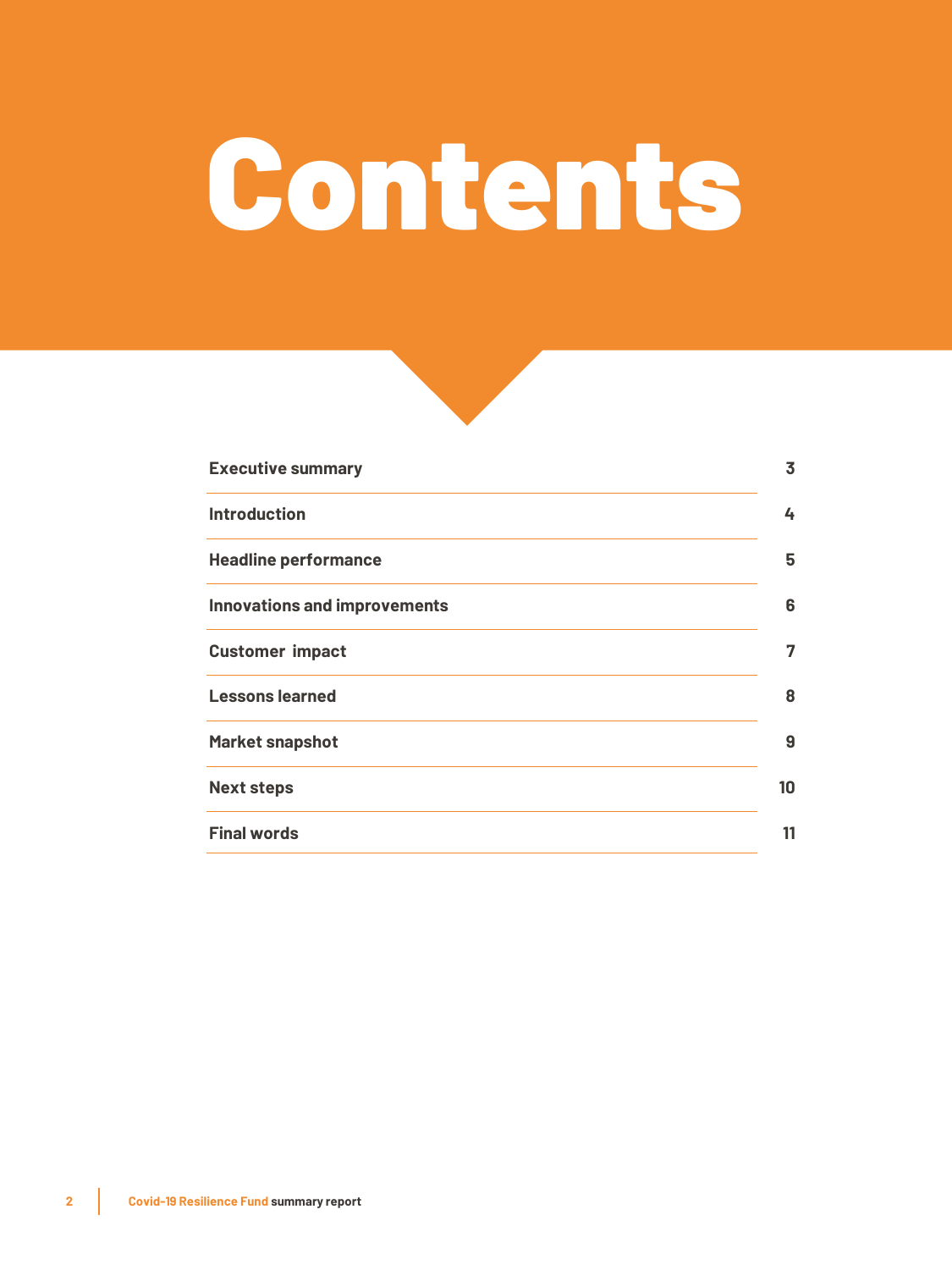## <span id="page-2-0"></span>**Executive summary**



**As the first Covid-19 lockdown approached in early 2020 it quickly became clear people in vulnerable circumstances and the providers that serve them would need emergency support**

### **Moving quickly**

Following input from key stakeholders across the sector we were able to provide this support swiftly and effectively through our Covid-19 Resilience Fund.

#### With **£3.9m in grants to 31 community finance**

**providers**, most of which were deployed within 6 weeks of identifying a need, the Fund helped preserve **c50% of lending capacity** targeted at people in vulnerable circumstances – a key objective from the start.

### **How the Fund performed**

Another key objective of the Fund was to help the community finance sector in England come out of the pandemic in **a resilient position and capable of growth**.

A[n independent evaluation](https://www.responsible-credit.org.uk/reports/evaluation-of-fair4all-finances-covid-19-resilience-fund) of the Fund by th[e Centre for](https://www.responsible-credit.org.uk/) [Responsible Credit](https://www.responsible-credit.org.uk/) has found our grants played an important part in helping this happen and that **the Fund met its two key objectives**.

The evaluation also highlighted things we could have done differently, giving us valuable insight for our future work and programmes.

#### **Supporting community finance**

The community finance sector has fantastic expertise in serving customers sustainably and ethically. Our grantees have shown tremendous resilience, agility and real innovation throughout the pandemic.

While loans books are slowly recovering, profitability remains inconsistent and arrears are still a concern for many providers.

Covid-19 is still with us and we know parts of the sector are facing the same challenges they were at the start of the pandemic.

Providers remain committed to serving customers in vulnerable circumstances though. And we remain committed to supporting the sector to sustainably grow the provision of affordable credit as part of our wider mission.

We continue to provide programmes and support aimed at delivering capital and developing growth capability in the sector.

And we encourage **other funders and stakeholders** to join us in providing long term investment to scale up this crucial lifeline for people in vulnerable financial circumstances.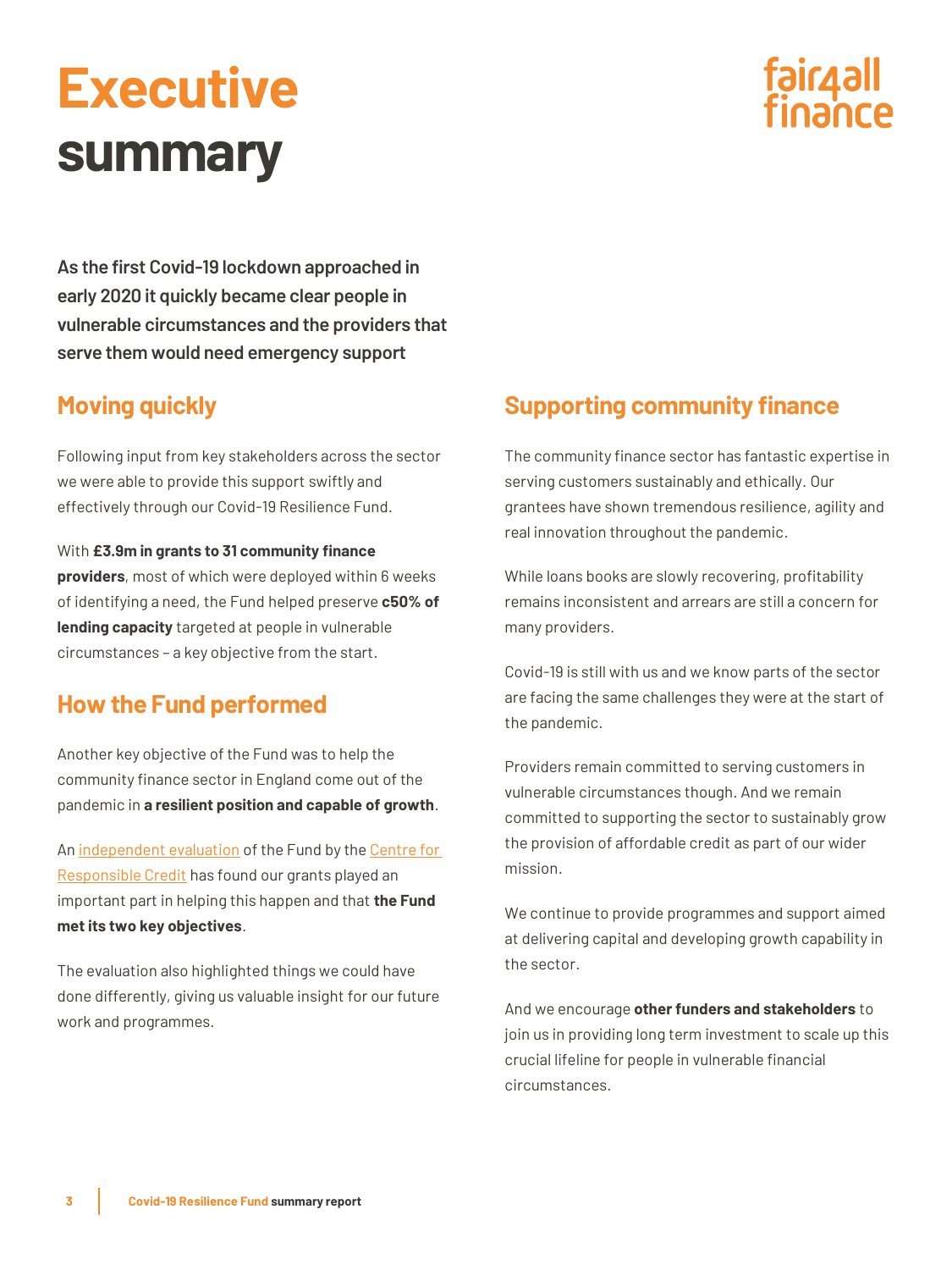## <span id="page-3-0"></span>**Introduction**

## fair4all<br>finance

**The Covid-19 pandemic has had a significant impact on people's health and wellbeing, as well as their ability to earn. It's more important than ever that people have access to fair and affordable financial products and services that support their financial wellbeing**

### **Our Covid-19 Resilience Fund**

We know the least financially resilient in society were hit hardest by the pandemic - 'debt vulnerable' groups such as women, younger age groups and renters.

These groups are often excluded from mainstream credit. Community finance lenders such as credit unions and community finance development institutions (CDFIs) provide an important safety net.

As the pandemic hit we launched a £5m emergency Covid-19 Resilience Fund in April 2020, with input from providers, consumer groups, charities, foundations and trade bodies.

We moved at speed to provide targeted grant funding to preserve much needed lending capacity to customers in vulnerable financial circumstances and to put the community finance sector in a position where it can continue to grow.

In this report we look at how the funding was spent and what the outcomes and impacts were for community finance providers and customers in vulnerable circumstances. We also consider lessons learned along the way and next steps.

### **Our fund objectives**

We had two key objectives for the fund, in line with our mission to increase the financial resilience and wellbeing of people in vulnerable circumstances by improving the availability of fair and accessible financial products and services:

- 1 Help the community finance sector in England **come out of the pandemic in a resilient position and capable of growth**
- 2 Enable organisations to **support customers in vulnerable circumstances through the crisis**, including by providing forbearance and continuing lending where appropriate

### **Our support**

Our grants provided a mixture of financial support:

- to help organisations manage the impact of lost income and additional forbearance costs caused by the crisis on their organisational strength
- funding for technical support needed to adapt models to serve customers during this period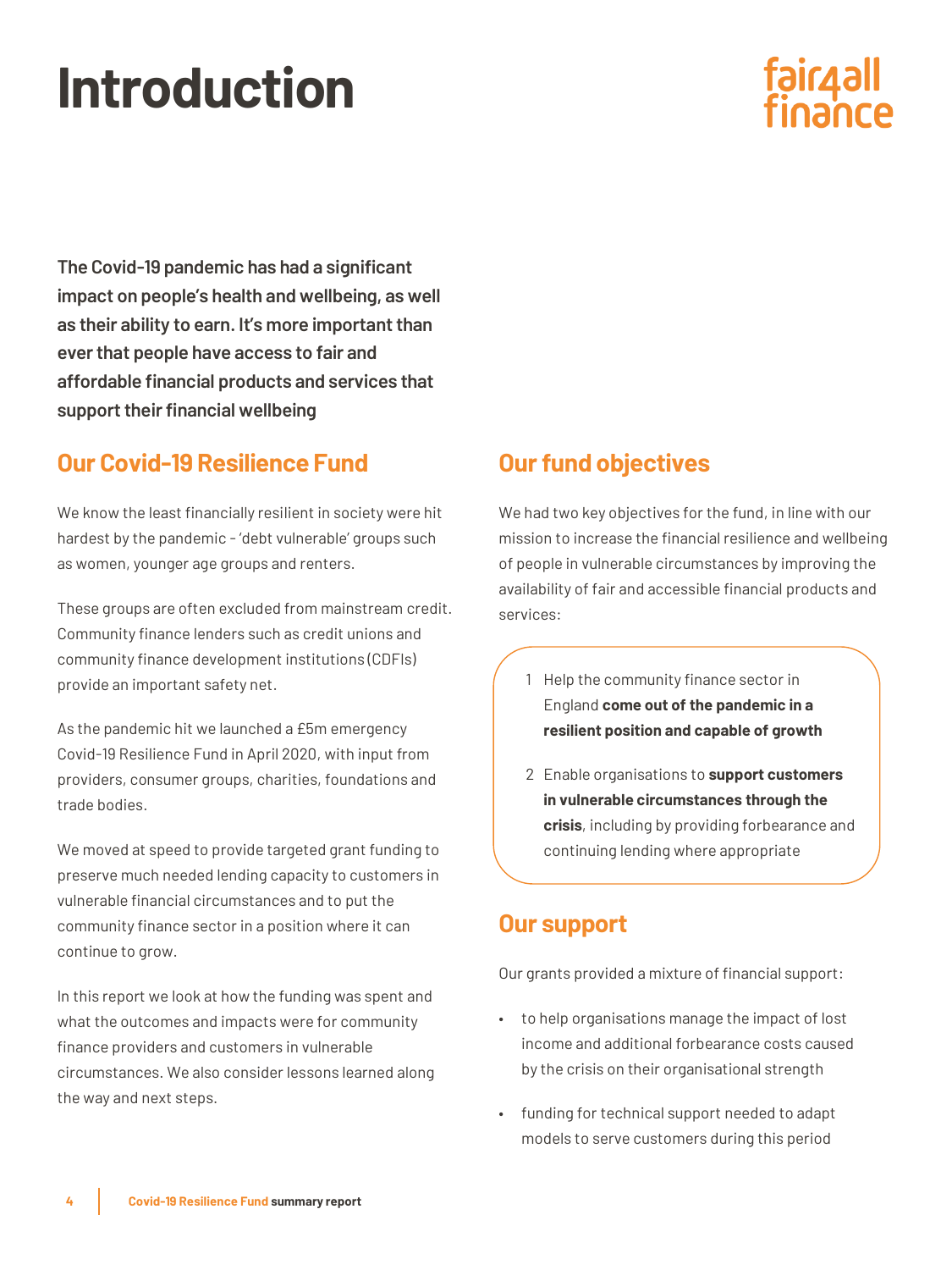## <span id="page-4-0"></span>**Headline performance**



### **Key stats**

- We committed **£3.9m** to **31** community finance organisations
- These organisations collectively lent over **£138m** in the last year before Covid-19 and serve **136,000** customers
- Fund was open for applications just 3 weeks after the announcement of the first lockdown – **most grants deployed within 6 weeks of identifying need**

### **Impact**

- Our grants helped preserve **c50% of lending capacity** targeted at people in vulnerable circumstances
- From April 2020 to April 2021 **cumulative surpluses** for grant recipients were **£1.5m**. Without the Fund **cumulative losses** would have been **£2.3m** over the same period
- Several indicators show that lending to customers in vulnerable circumstances **recovered swiftly after an initial shock** and that this lending has since been sustained

### **How the grants were used**

Grant spend by organisation



'Other' includes maintaining capital ratios, bespoke marketing to customers in vulnerable circumstances and covering branch operating costs.

Two organisations also received grants for feasibility studies for merger and consolidation activity.

### **Independent evaluation findings**

A[n independent evaluation](https://www.responsible-credit.org.uk/reports/evaluation-of-fair4all-finances-covid-19-resilience-fund) by the Centre for Responsible [Credit](https://www.responsible-credit.org.uk/) found that the Fund has been used effectively and met its key objectives:

'The Fund enabled lenders to swiftly pivot their business models to incorporate digital and telephony into their delivery.

'Without this funding there would likely have been very significant disruptions to lending.

'In addition, it appears that the Fund was also used to provide considerable forbearance to customers, which was likely concentrated amongst the target groups.'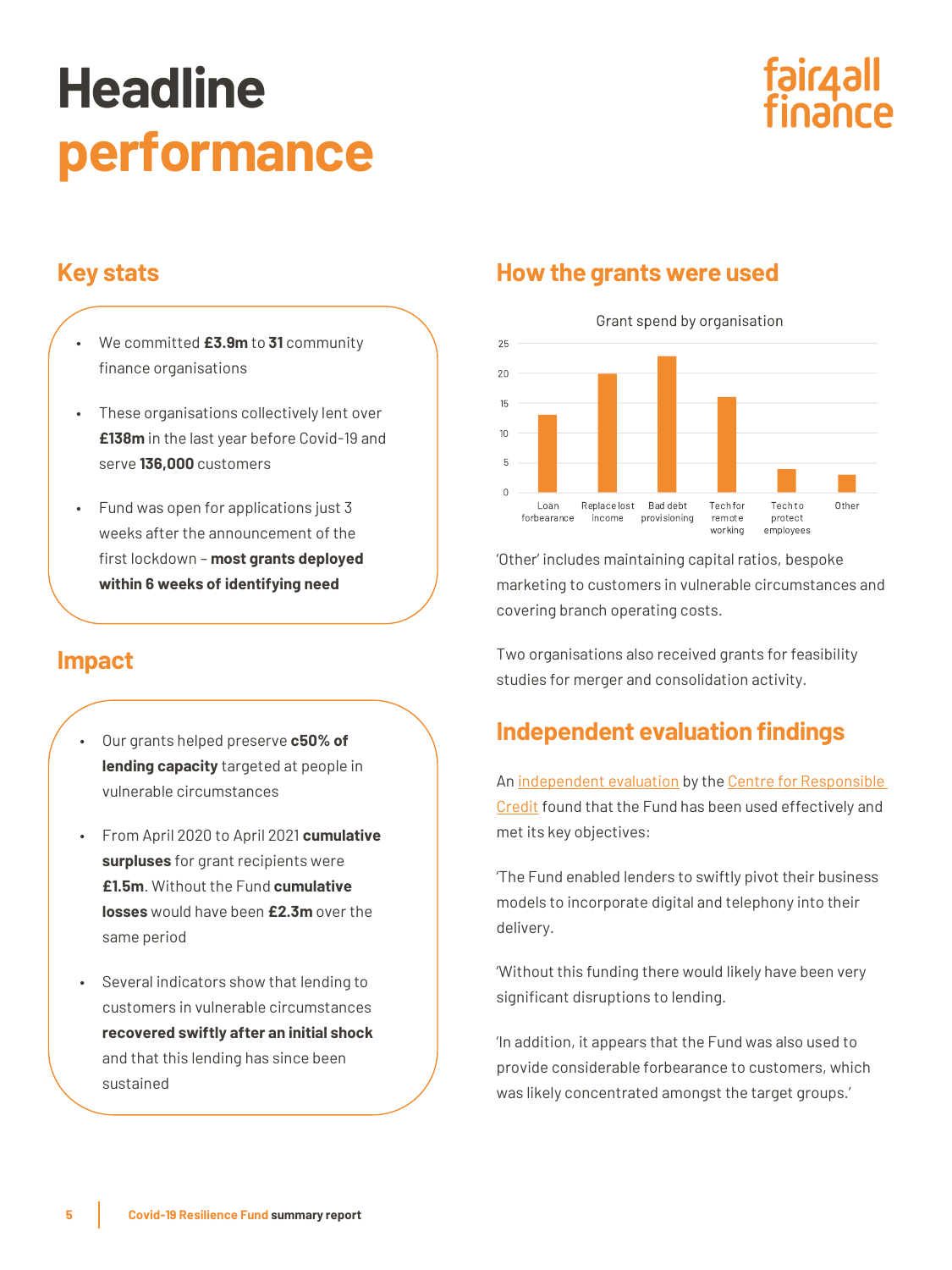### <span id="page-5-0"></span>**Innovations and improvements**

## fair4all<br>finance

**Grantees reported that the Fund supported the development of several product and service innovations designed to meet the needs of customers in vulnerable circumstances through the pandemic and beyond**

### **Innovations**

Several grantees developed low or no interest loans for keyworkers and other groups experiencing financial pressure.

For example, Lewisham Plus Credit Union created a new **Covid Support Loan** with an interest rate of 1% per month rather than the usual 3% per month for new members.

West Country Savings and Loans introduced a **low interest keyworker loan** and Bradford District Credit Union launched a new **£500 Family Loan** product, supported by the delivery of around 80,000 family activity packs promoting good financial health.

### **Remote working**

Over half of our grantees received a technical support component. The majority of this spend was focused on remote working and business continuity.

All grantees who received this technical support agreed it enabled some or all of their teams to work from home and serve customers more effectively:

'The technical grant provided essential practical support to enable us to continue to serve our members effectively, communicate with them regularly and run our organisation safely.'

### **Service improvements**

Many grantees have used the grants to bring about permanent technical improvements or be a stepping stone for a wider technological transformation:

'Colleagues have been able to work from home effectively while self-isolating. We can sense that we are transforming our organisation, step by step, which gives the team a sense of hope and excitement for the future.'

**Over 60% of technical support grantees can now offer an improved mobile or online experience for customers**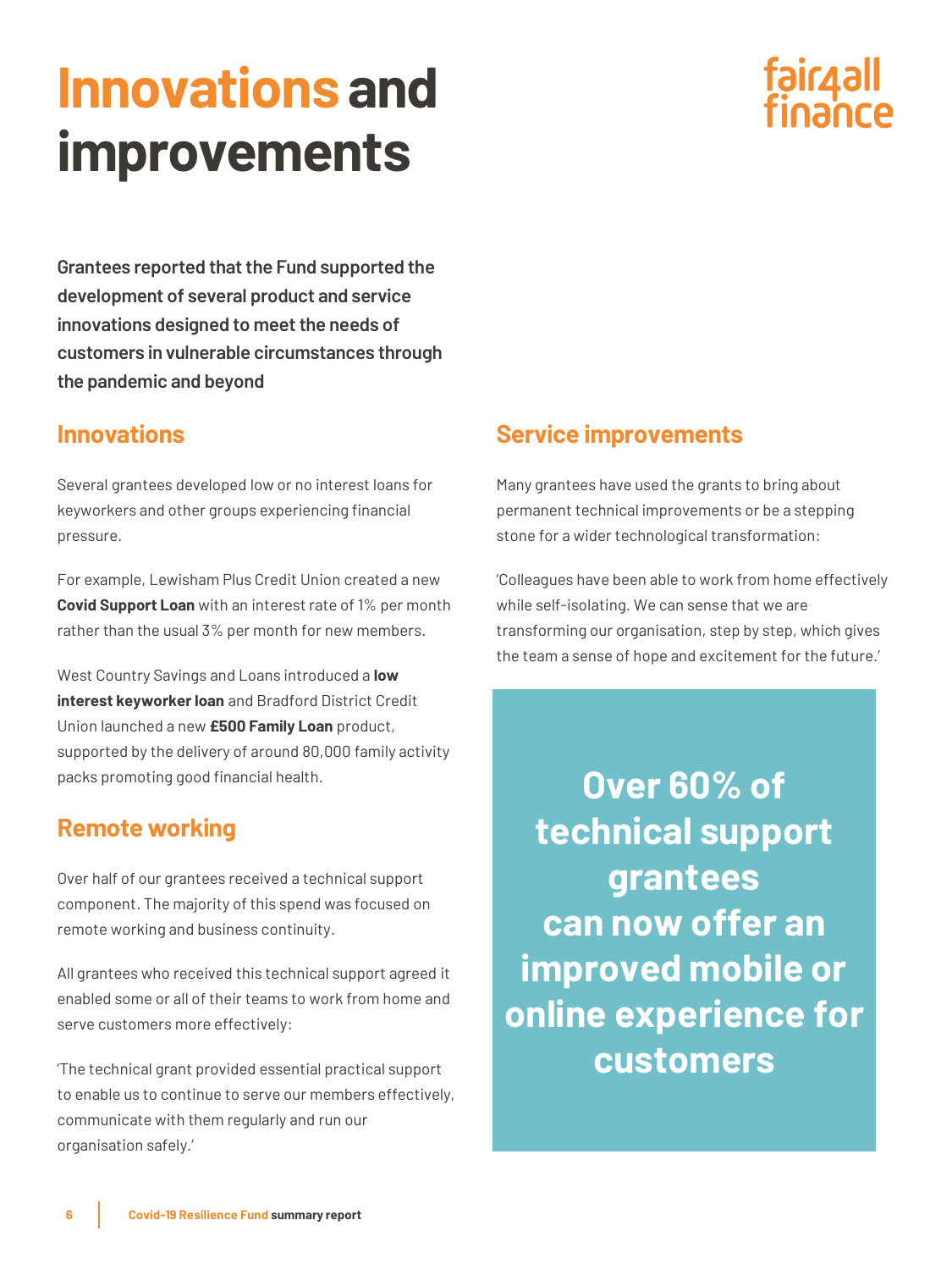## <span id="page-6-0"></span>**Customer impact**

## fair4all

**The community finance sector has fantastic expertise in serving customers sustainably and ethically. We're pleased our support helped them continue to be a lifeline for customers in vulnerable circumstances**

### **Quotes from lenders**

'We have found **many people unable to get credit** because of reduced income (furlough or job loss). Often the sum needed is small and we are now able to help.'

'Our loans have **helped customers with a number of purposes throughout Covid**. We have helped members buy technology for home schooling, pay essential bills, white goods (more home cooking), financial hardship, moving costs and sadly funeral expenses to name a few reasons'

'We have continued **to enable people to fund essential goods, rent, debt consolidation etc** and we have frequently been the sole **alternative to loan sharks** and high interest lenders'

### **Quotes from customers**

'The shopping card **helped me when I was struggling to feed my family** during covid.'

'I work on the front line and **having a washing machine has helped me keep my family safe** from Covid 19. Thank you.'

'I have had **no stress, no pressure**, the staff are very helpful and during Covid 19 gave me peace of mind.'

'I have to say **these guys are amazing**...due to Covid and not being able to work (as my son has to isolate) the credit union did their best to **help me in every way they possibly**  could ... couldn't be more grateful... thank you  $\mathbb{A}'$ 

**'All our loans help some of the most vulnerable in society. We have helped members with utilities, food, school uniform, travel and many other essential expenses.'**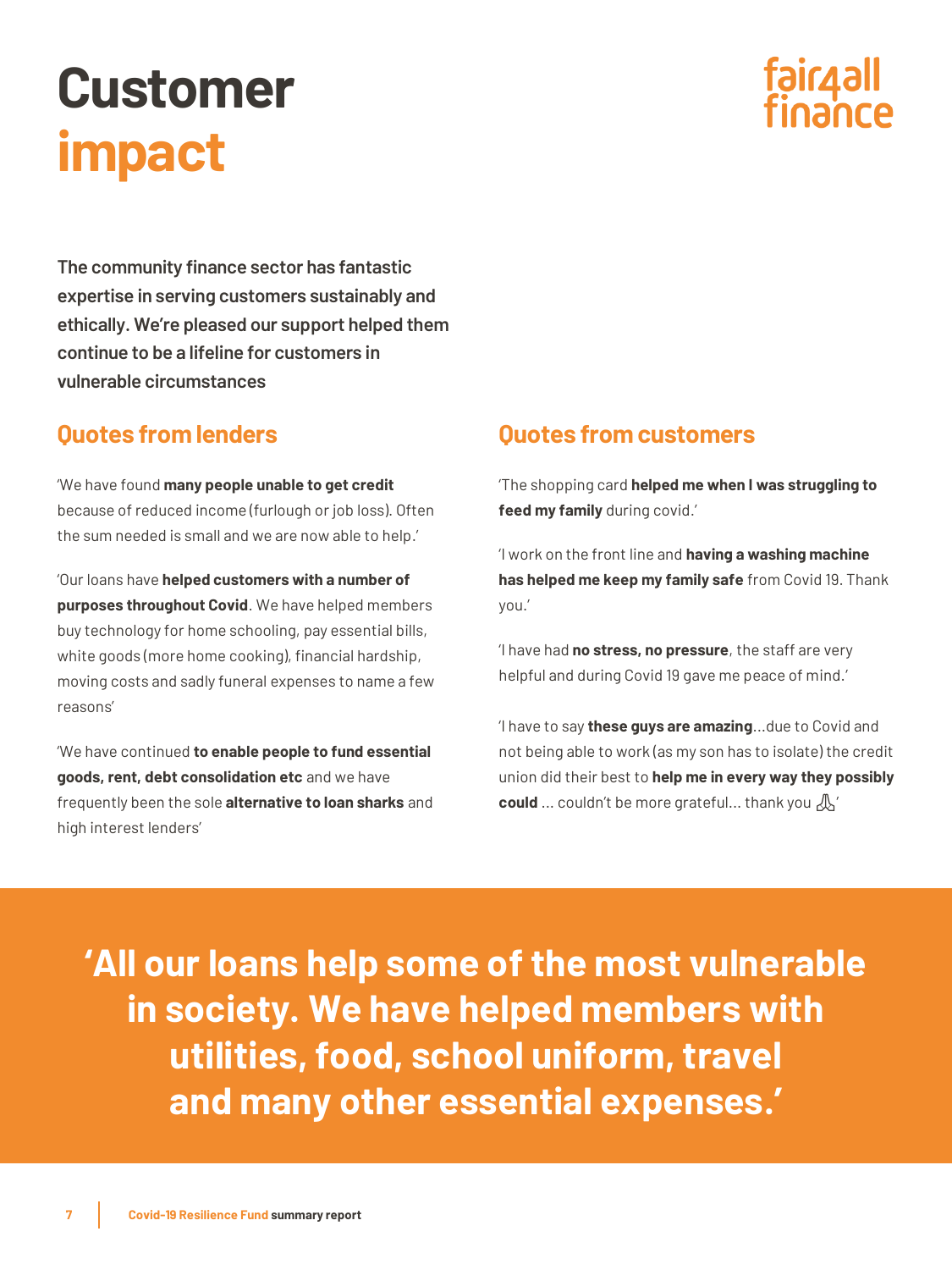### <span id="page-7-0"></span>**Lessons learned**



**We're pleased the independent evaluation of the Fund showed it was used effectively and met its two key objectives. We also welcome and take on board the learnings identified in the evaluation**

### **What went well**

The design of the Fund demonstrated considerable best practice:

- **Rapid and effective consultation** with key stakeholders helped identify the risks of the pandemic to providers and people in vulnerable circumstances
- The board gave **full and proper consideration** to this when setting Fund objectives and maintained focus on our long term mission when doing so
- Providing grants for **both financial and technical support** was appropriate to the problems identified by the community finance sector
- Our use of **external expertise and resource** helped enormously with the successful set up and implementation of the fund and we took steps to make the application process easier

In terms of effectiveness, the Fund met its objectives both with respect to organisational resilience and by ensuring continued lending to customers in vulnerable circumstances during the pandemic.

In addition, it appears the Fund was also used to provide considerable forbearance to customers, which was likely concentrated among our target group.

### **What we could do better**

- The eligibility criteria and requirements may have dissuaded some lenders from applying and the level of financial forecasting and demographic information required may have led to rejections. The £2m loan book threshold wasn't used as a hard cut off and a pragmatic approach was taken
- No precise definitions of 'sustainable operations' or an 'acceptable reach into vulnerable customer groups' were provided. This more nuanced approach to assessing sustainability and reach resulted in a more resource intensive decision making process

### **Fund size**

We allocated  $f5m$  to the Fund and awarded  $f3.9m$ . While there are likely to be several reasons for this shortfall, some of which are explored in evaluation, we believe there are two key factors linked to our mission to increase support for people in vulnerable circumstances at a systemic level:

- We didn't provide funding to organisations with sufficient reserves themselves to withstand the pressures
- Or to those with a business model we believed to be unsustainable without significant future grant funding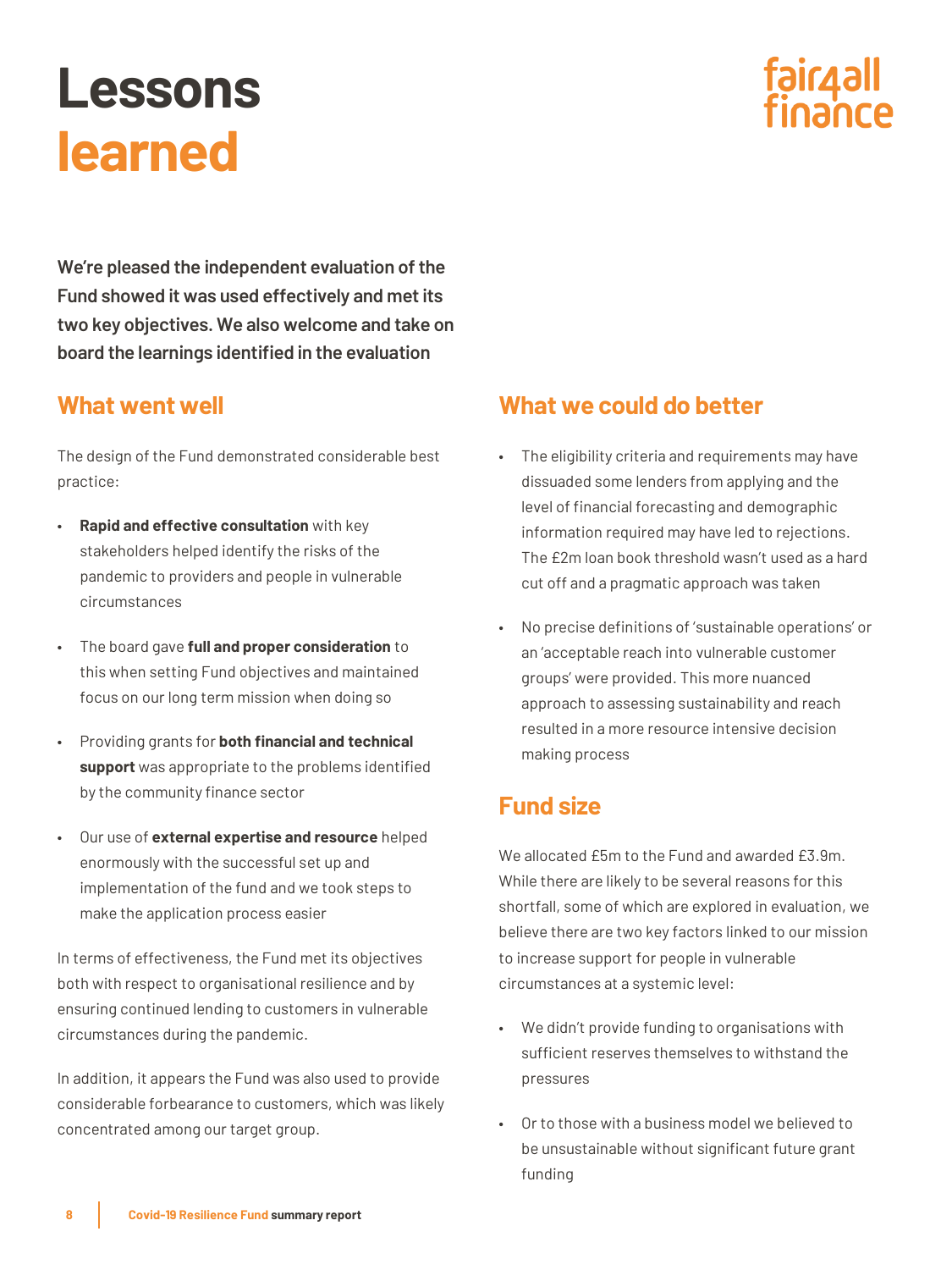## <span id="page-8-0"></span>**Market snapshot**



**We're grateful for the continued reporting our grantees have provided. It has allowed us to take regular snapshots of the community finance sector, which weren't otherwise readily or quickly available**

### **Loan books slowly recovering**

And are starting to return to pre-pandemic levels:

• Accumulated gross and net loan books have reached their highest since the start of the pandemic and are c£500k higher than they were when compared to 2020 and higher than prepandemic levels<sup>1</sup>

### **Organisations remaincommitted to serving customers in vulnerable circumstances**

• 86% of new loans issued across all organisations were equal to or under £1k in Q3 2021

### **Profitability is inconsistent**

Profitability varies significantly across organisations:

• Overall, profitability is lower in 2021 than in 2020 with CDFIs running year to date deficits on average and credit unions running at slight year to date surpluses – though with significant variation between organisations

• We believe that the emergency grant funding received in 2020 is one reason for the relatively stronger financial position in 2020. There was very little emergency grant funding available in 2021, while loan books, income and arrears all continue to be negatively impacted by Covid

### **Arrears still a concern**

Arrears remain a consistent concern:

• Organisations noted an expected rise in arrears in the last quarter due to bank holidays and the ending of summer holidays, however still report issues relating to the pandemic as reasoning for high arrears rates overall, such as ending of lockdown, changes in restrictions, increased and unexpected unemployment

**This market snapshot was taken from the sector reporting we received from 20 of our grantees for Q2 and Q3 2021**

<sup>&</sup>lt;sup>1</sup> From Sep 2020/2021 so doesn't include Q4 seasonal lending or impacts of the omicron wave in December 2021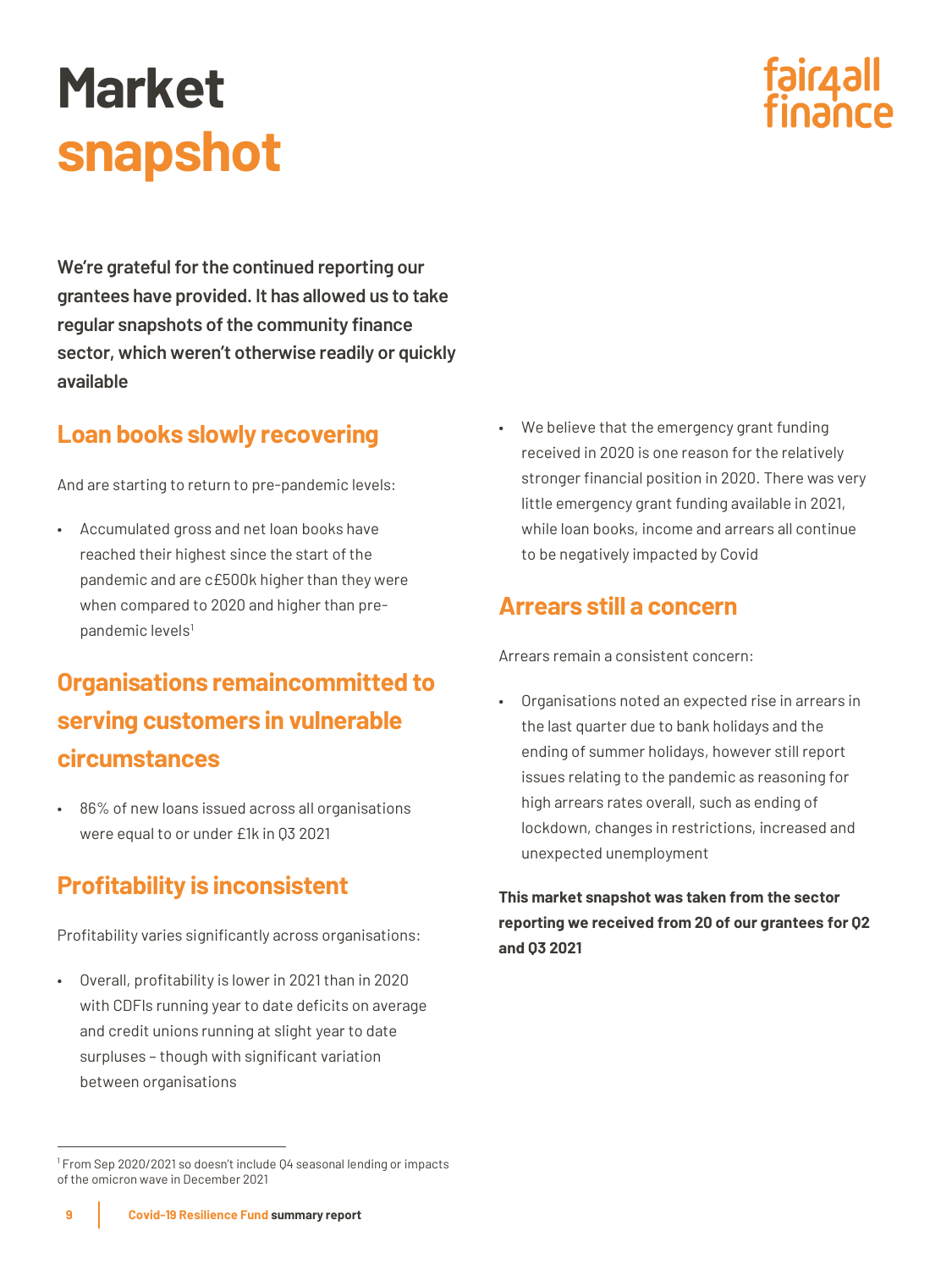## <span id="page-9-0"></span>**Next steps**



**Unfortunately, Covid-19 is still with us. We know many providers are still facing the same challenges they were at the start of the pandemic.** 

### **Our mission**

We're here to increase the financial resilience and wellbeing of people in vulnerable circumstances through improving availability of fair and accessible financial products and services.

We remain committed to supporting the community finance sector to sustain and grow the provision of affordable credit as part of our wider mission. Organisational resilience continues to be key.

### **Response to recommendations**

- We'll publish a Sustainability Toolkit for credit unions early this year, which will consider the input from the evaluation in response to the need to define 'sustainability' further
- We'll consider further work to support mergers between community finance organisations, particularly where we can be catalytic. We've seen some positive merger activity among credit unions without our input and we would encourage this to continue where appropriate to build sustainability in the sector
- We'll consider the use of 'hard stop' eligibility criteria in favour of longer term direction of travel indicators in future programmes

### **Additional support**

We recognise the ongoing challenges for parts of the community finance sector caused by Covid-19. We're committed to supporting long term resilience, innovation and growth, in the context of our finite funding and noting we were not set up to be a 'lender of last resort'.

We have no plans to re-open the Fund currently. We have several ongoing or new programmes aimed at delivering capital and developing growth capability in the community finance sector:

- **Affordable Credit Scale Up Programme** £22m+ of investment and support into 11 community finance providers so far
- **Investing to transform technology** within the community finance sector with an initial focus on Loan Management Systems
- **No Interest Loan Scheme pilot** this year
- **Piloting other innovative affordable credit solutions** including consolidation loans
- Launching an **Affordable Credit Debt Fund**
- **Customer insights and brand research** including customer segmentation which can be used across the community finance sector
- **Research and best practice sharing** on declines management and benefits deduction lending

More broadly we're also conducting research into illegal money lending, and the greater financial exclusion of certain minority ethnic groups. And we have lots of other work planned that we'll announce later this year.